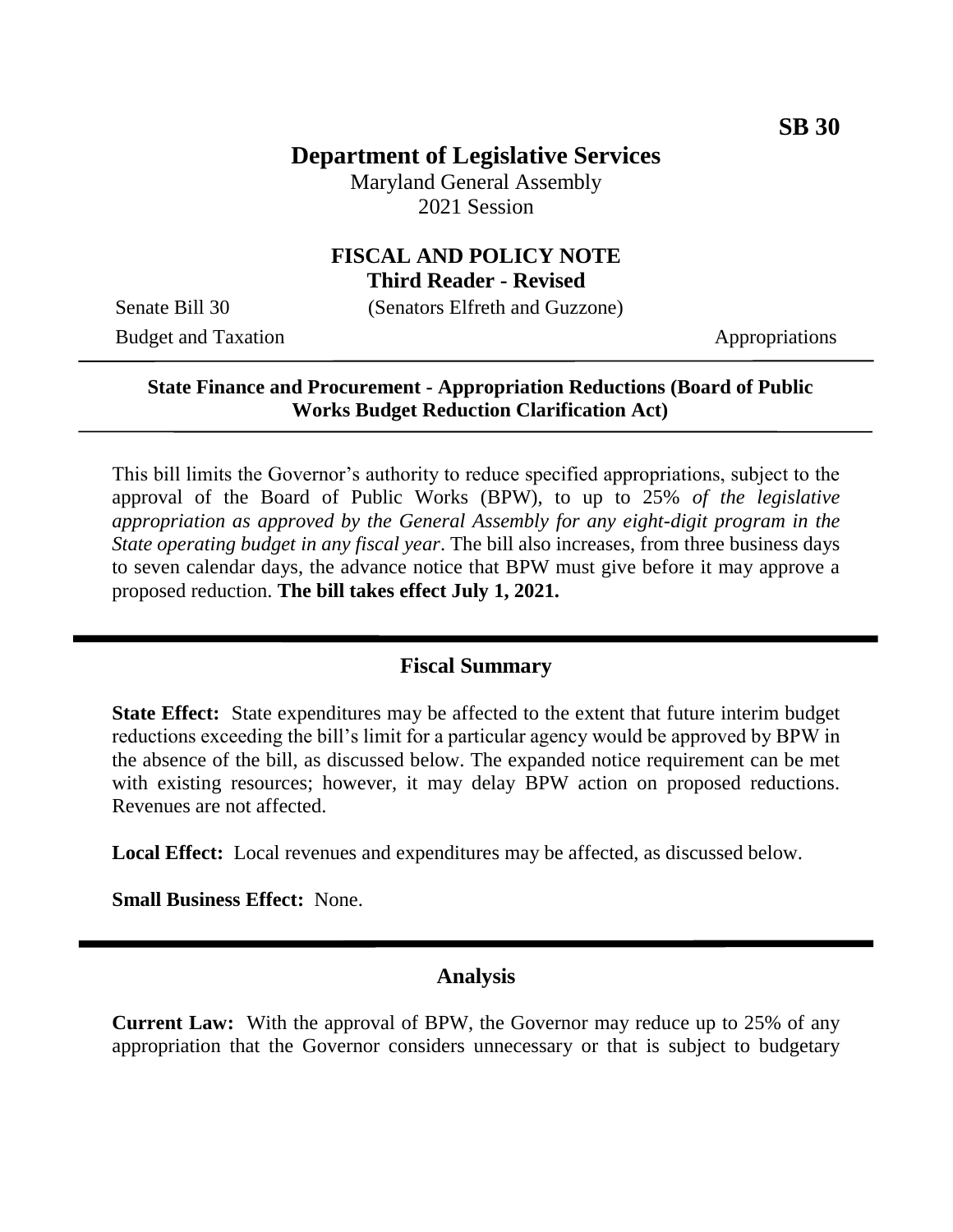reductions required under the budget bill approved by the General Assembly. However, the Governor may not reduce an appropriation for:

- the Legislative or Judicial branches of State government;
- payment of the principal or interest on State debt;
- public schools, including the Maryland School for the Deaf;
- the Maryland School for the Blind; or
- the salary of a public officer during the term of office.

## *Required Notice*

At least three business days before BPW may approve a proposed reduction, the Secretary of Budget and Management must (1) publish notice of the proposed reduction on the Department of Budget and Management's website in a machine-readable format; (2) provide the notice to BPW for publication on the board's website; and (3) provide written notice to the Legislative Policy Committee, the Senate Budget and Taxation Committee, and the House Appropriations Committee.

Notice of the proposed reduction must include the name of the State agency or program for which the appropriation is intended; a brief narrative summary of the impact of the proposed reduction on the agency or program; the amount of the proposed reduction in dollar and percentage values; the fund source of the appropriation subject to the proposed reduction; and any projected reductions in workforce as a result of the proposed reduction.

**State Expenditures:** Since fiscal 2007, cost containment reductions have been implemented via BPW several times: in each budget from fiscal 2007 through 2010 and in fiscal 2015, 2017, 2018, 2020, and 2021. Most recently, in July 2020, BPW adopted \$413.2 million in cost containment actions, including \$394.9 million in general funds. The Attorney General's Office has consistently advised that the 25% limit on budget reductions authorized under § 7-213 of the State Finance and Procurement Article applies to the agency or departmental level rather than the item or program level.

In fiscal 2009 and 2010, BPW approved multiple rounds of reductions in order to balance the budget. According to research conducted by the Department of Legislative Services, in fiscal 2009, three agencies (the Maryland Energy Administration, the Department of Information Technology, and the Department of Housing and Community Development) experienced cumulative general fund budget reductions in excess of 25% of their fiscal 2009 legislative *general fund* appropriation; however, the cuts were less than 25% of the agencies' *total* legislative appropriation and, thus, allowed under current law.

SB 30/ Page 2 Under the bill, the 25% budget reduction limit applies at the *program* level, as opposed to the agency or departmental level. Further, the bill specifies that interim budget reductions